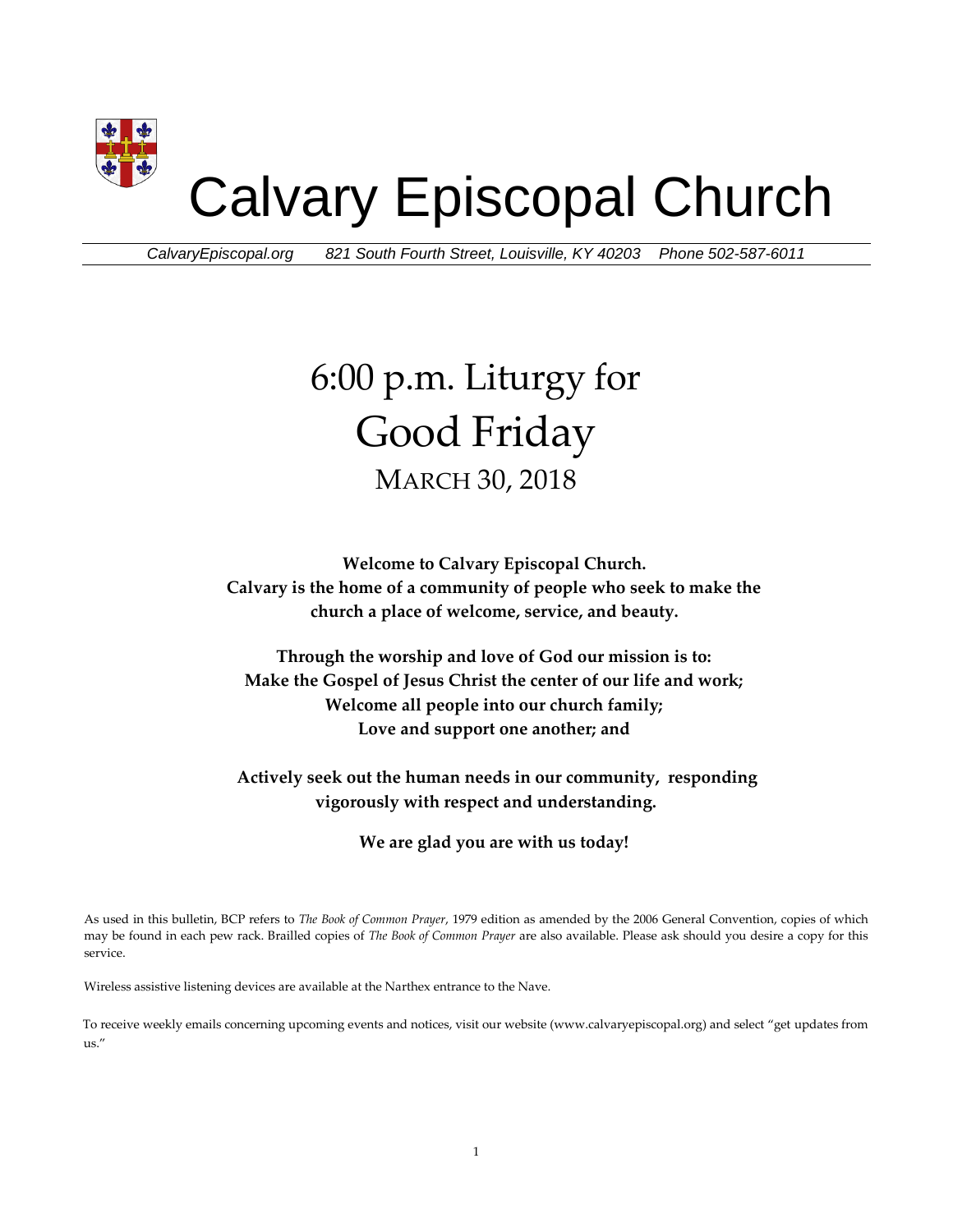# **The Liturgy of the Word** *BCP 276*

*The People stand as the altar party enters in silence.* 

| Celebrant | Blessed be our God       |  |
|-----------|--------------------------|--|
| People    | For ever and ever. Amen. |  |
|           | Celebrant Let us pray.   |  |

Almighty God, we pray you graciously to behold this your family, for whom our Lord Jesus Christ was willing to be betrayed, and given into the hands of sinners, and to suffer death upon the cross; who now lives and reigns with you and the Holy Spirit, one God, for ever and ever. *Amen.*

**First Reading** Isaiah 52:13 - 53:12

*Please be seated.* 

A Reading from the Book of the prophet Isaiah.

See, my servant shall prosper; he shall be exalted and lifted up, and shall be very high. Just as there were many who were astonished at him—so marred was his appearance, beyond human semblance, and his form beyond that of mortals— so he shall startle many nations; kings shall shut their mouths because of him; for that which had not been told them they shall see, and that which they had not heard they shall contemplate. Who has believed what we have heard? And to whom has the arm of the LORD been revealed? For he grew up before him like a young plant, and like a root out of dry ground; he had no form or majesty that we should look at him, nothing in his appearance that we should desire him. He was despised and rejected by others; a man of suffering and acquainted with infirmity; and as one from whom others hide their faces he was despised, and we held him of no account. Surely he has borne our infirmities and carried our diseases; yet we accounted him stricken, struck down by God, and afflicted. But he was wounded for our transgressions, crushed for our iniquities; upon him was the punishment that made us whole, and by his bruises we are healed. All we like sheep have gone astray; we have all turned to our own way, and the LORD has laid on him the iniquity of us all. He was oppressed, and he was afflicted, yet he did not open his mouth; like a lamb that is led to the slaughter, and like a sheep that before its shearers is silent, so he did not open his mouth. By a perversion of justice he was taken away. Who could have imagined his future? For he was cut off from the land of the living, stricken for the transgression of my people. They made his grave with the wicked and his tomb with the rich, although he had done no violence, and there was no deceit in his mouth. Yet it was the will of the LORD to crush him with pain. When you make his life an offering for sin, he shall see his offspring, and shall prolong his days; through him the will of the LORD shall prosper. Out of his anguish he shall see light; he shall find satisfaction through his knowledge. The righteous one, my servant, shall make many righteous, and he shall bear their iniquities. Therefore I will allot him a portion with the great,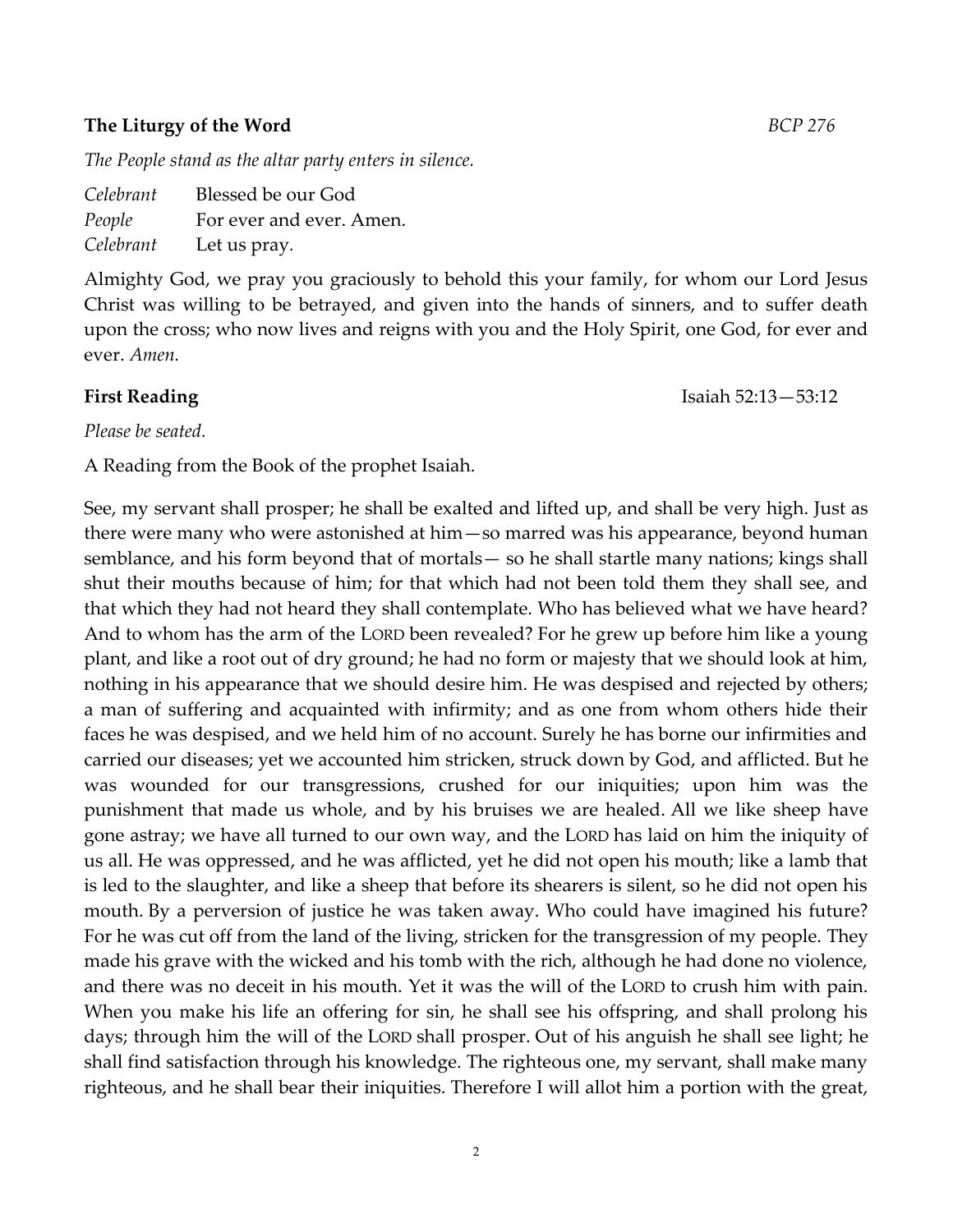and he shall divide the spoil with the strong; because he poured out himself to death, and was numbered with the transgressors; yet he bore the sin of many, and made intercession for the transgressors.

*Reader* The Word of the Lord. *People* Thanks be to God.

### **Psalm 22: 1-11** *Deus, Deus meus BCP 610*

*Please remain seated as the choir sings the Psalm.* 

| 1 My God, my God, why have you forsaken me? * |
|-----------------------------------------------|
| and are so far from my cry                    |
| and from the words of my distress?            |
|                                               |

- 2 O my God, I cry in the daytime, but you do not answer; \* by night as well, but I find no rest.
- 3 Yet you are the Holy One, \* enthroned upon the praises of Israel.
- 4 Our forefathers put their trust in you; \* they trusted, and you delivered them.
- 5 They cried out to you and were delivered; \* they trusted in you and were not put to shame.
- 6 But as for me, I am a worm and no man, \* scorned by all and despised by the people.
- 7 All who see me laugh me to scorn; \* they curl their lips and wag their heads, saying,
- 8 "He trusted in the Lord; let him deliver him; \* let him rescue him, if he delights in him."
- 9 Yet you are he who took me out of the womb, \* and kept me safe upon my mother's breast.
- 10 I have been entrusted to you ever since I was born; \* you were my God when I was still in my mother's womb.
- 11 Be not far from me, for trouble is near, \* and there is none to help.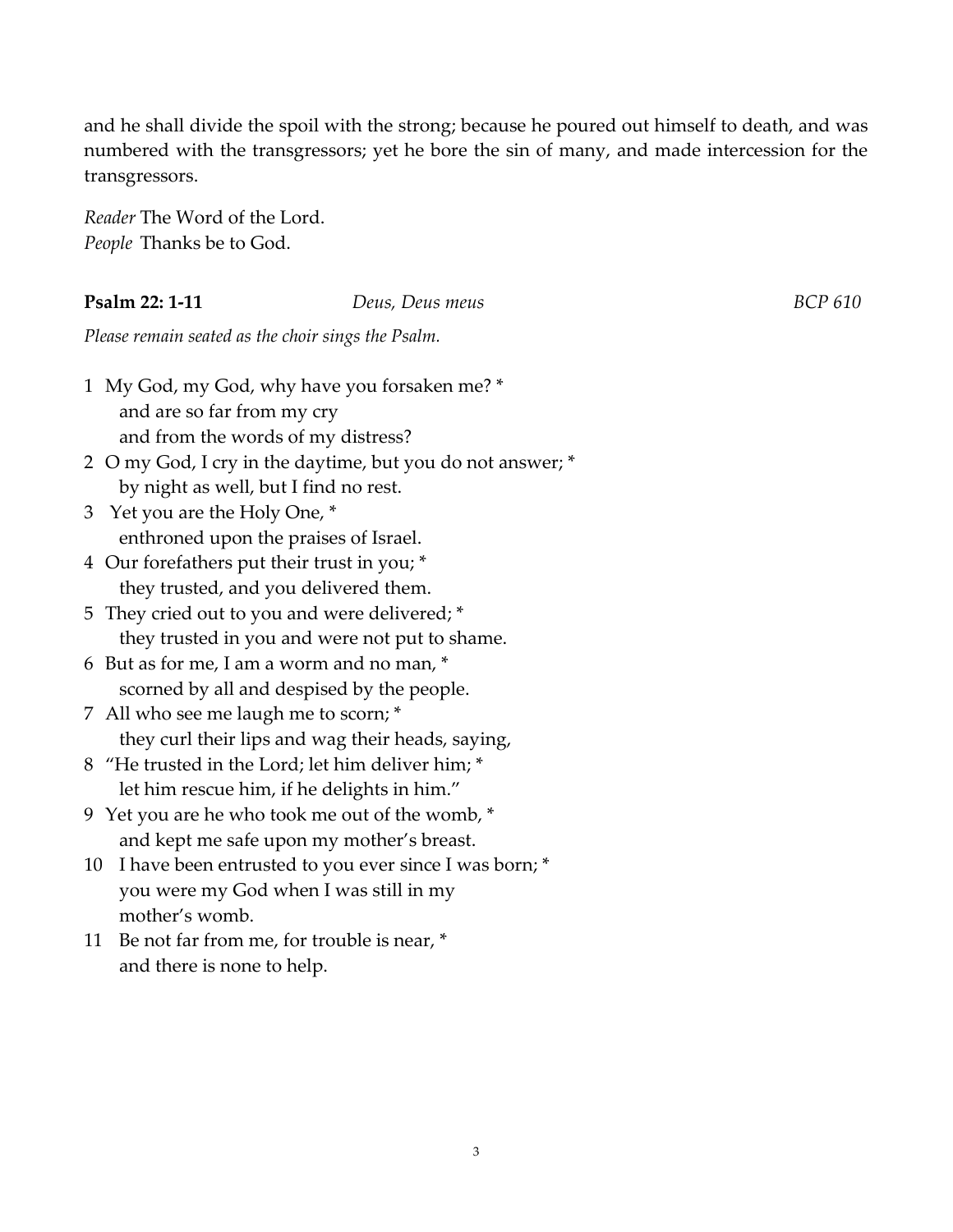# **Second Reading**   $\blacksquare$  **Hebrews 10:1-25**

*Please remain seated*

A Reading from the letter to the Hebrews.

Since the law has only a shadow of the good things to come and not the true form of these realities, it can never, by the same sacrifices that are continually offered year after year, make perfect those who approach. Otherwise, would they not have ceased being offered, since the worshipers, cleansed once for all, would no longer have any consciousness of sin? But in these sacrifices there is a reminder of sin year after year. For it is impossible for the blood of bulls and goats to take away sins. Consequently, when Christ came into the world, he said, "Sacrifices and offerings you have not desired, but a body you have prepared for me; in burnt offerings and sin offerings you have taken no pleasure. Then I said, 'See, God, I have come to do your will, O God' (in the scroll of the book it is written of me)." When he said above, "You have neither desired nor taken pleasure in sacrifices and offerings and burnt offerings and sin offerings" (these are offered according to the law), then he added, "See, I have come to do your will." He abolishes the first in order to establish the second. And it is by God's will that we have been sanctified through the offering of the body of Jesus Christ once for all. And every priest stands day after day at his service, offering again and again the same sacrifices that can never take away sins. But when Christ had offered for all time a single sacrifice for sins, "he sat down at the right hand of God," and since then has been waiting "until his enemies would be made a footstool for his feet." For by a single offering he has perfected for all time those who are sanctified. And the Holy Spirit also testifies to us, for after saying, "This is the covenant that I will make with them after those days, says the Lord: I will put my laws in their hearts, and I will write them on their minds," he also adds, "I will remember their sins and their lawless deeds no more." Where there is forgiveness of these, there is no longer any offering for sin. Therefore, my friends, since we have confidence to enter the sanctuary by the blood of Jesus, by the new and living way that he opened for us through the curtain (that is, through his flesh), and since we have a great priest over the house of God, let us approach with a true heart in full assurance of faith, with our hearts sprinkled clean from an evil conscience and our bodies washed with pure water. Let us hold fast to the confession of our hope without wavering, for he who has promised is faithful. And let us consider how to provoke one another to love and good deeds, not neglecting to meet together, as is the habit of some, but encouraging one another, and all the more as you see the Day approaching.

*Reader* The Word of the Lord. *People* Thanks be to God.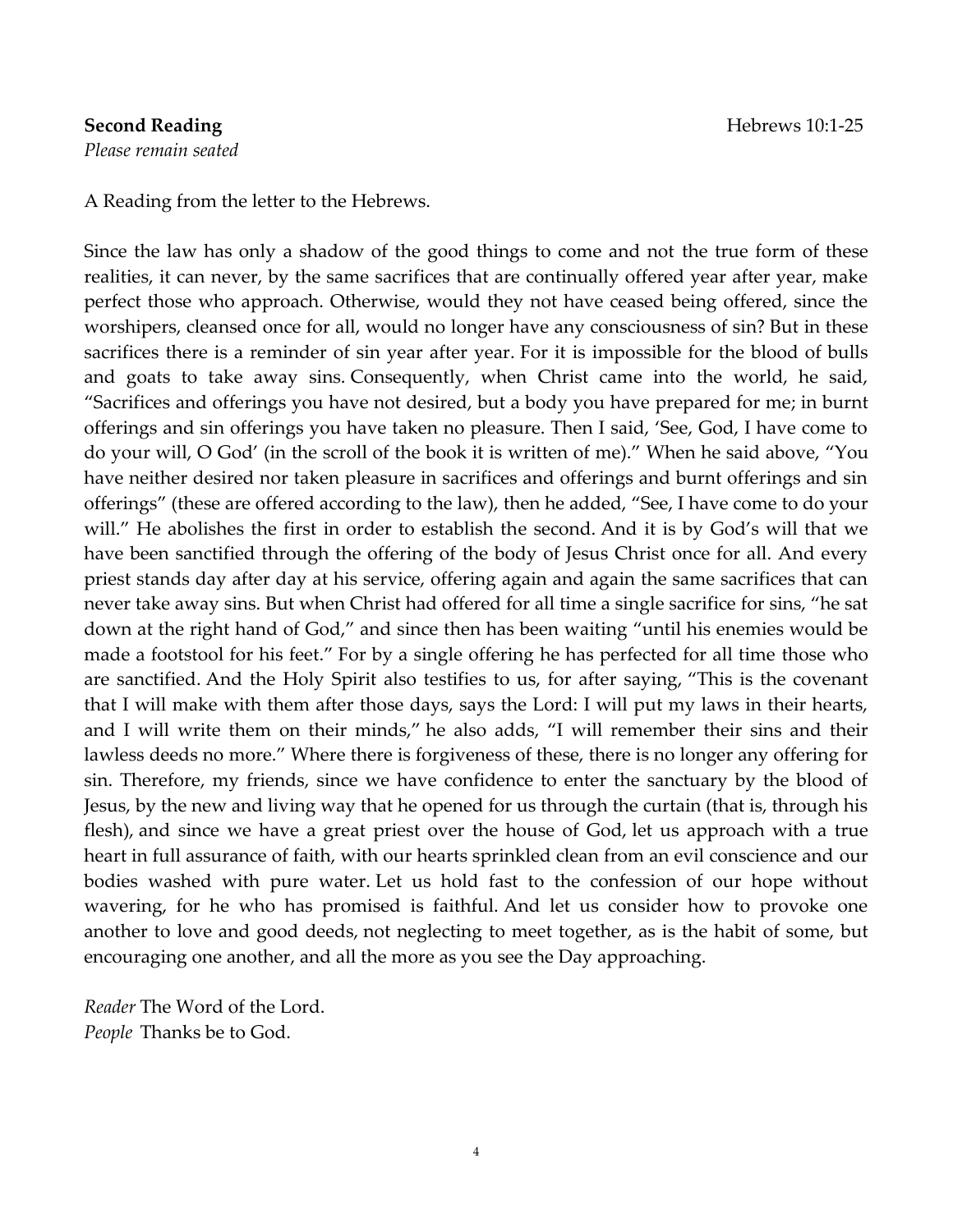# **Passion Gospel** John 18:1-19:42

*All may be seated for the reading of the Passion Gospel. At the verse which mentions the arrival at Golgotha all stand as able. The congregation reads the bolded parts.*

*The Passion of Our Lord Jesus Christ According to John.*

Jesus went out with his disciples across the Kidron valley to a place where there was a garden, which he and his disciples entered. Now Judas, who betrayed him, also knew the place, because Jesus often met there with his disciples. So Judas brought a detachment of soldiers together with police from the chief priests and the Pharisees, and they came there with lanterns and torches and weapons. Then Jesus, knowing all that was to happen to him, came forward and asked them, "Whom are you looking for?" They answered,

### **"JESUS OF NAZARETH."**

Jesus replied, "I am he." Judas, who betrayed him, was standing with them. When Jesus said to them, "I am he," they stepped back and fell to the ground. Again he asked them, "Whom are you looking for?" And they said,

# **"JESUS OF NAZARETH."**

Jesus answered, "I told you that I am he. So if you are looking for me, let these men go." This was to fulfill the word that he had spoken, "I did not lose a single one of those whom you gave me." Then Simon Peter, who had a sword, drew it, struck the high priest's slave, and cut off his right ear. The slave's name was Malchus. Jesus said to Peter, "Put your sword back into its sheath. Am I not to drink the cup that the Father has given me?" So the soldiers, their officer, and the Jewish police arrested Jesus and bound him.

First they took him to Annas, who was the father-in-law of Caiaphas, the high priest that year. Caiaphas was the one who had advised the Jews that it was better to have one person die for the people. Simon Peter and another disciple followed Jesus. Since that disciple was known to the high priest, he went with Jesus into the courtyard of the high priest, but Peter was standing outside at the gate. So the other disciple, who was known to the high priest, went out, spoke to the woman who guarded the gate, and brought Peter in. The woman said to Peter, "You are not also one of this man's disciples, are you?" He said, "I am not." Now the slaves and the police had made a charcoal fire because it was cold, and they were standing around it and warming themselves. Peter also was standing with them and warming himself. Then the high priest questioned Jesus about his disciples and about his teaching. Jesus answered, "I have spoken openly to the world; I have always taught in synagogues and in the temple,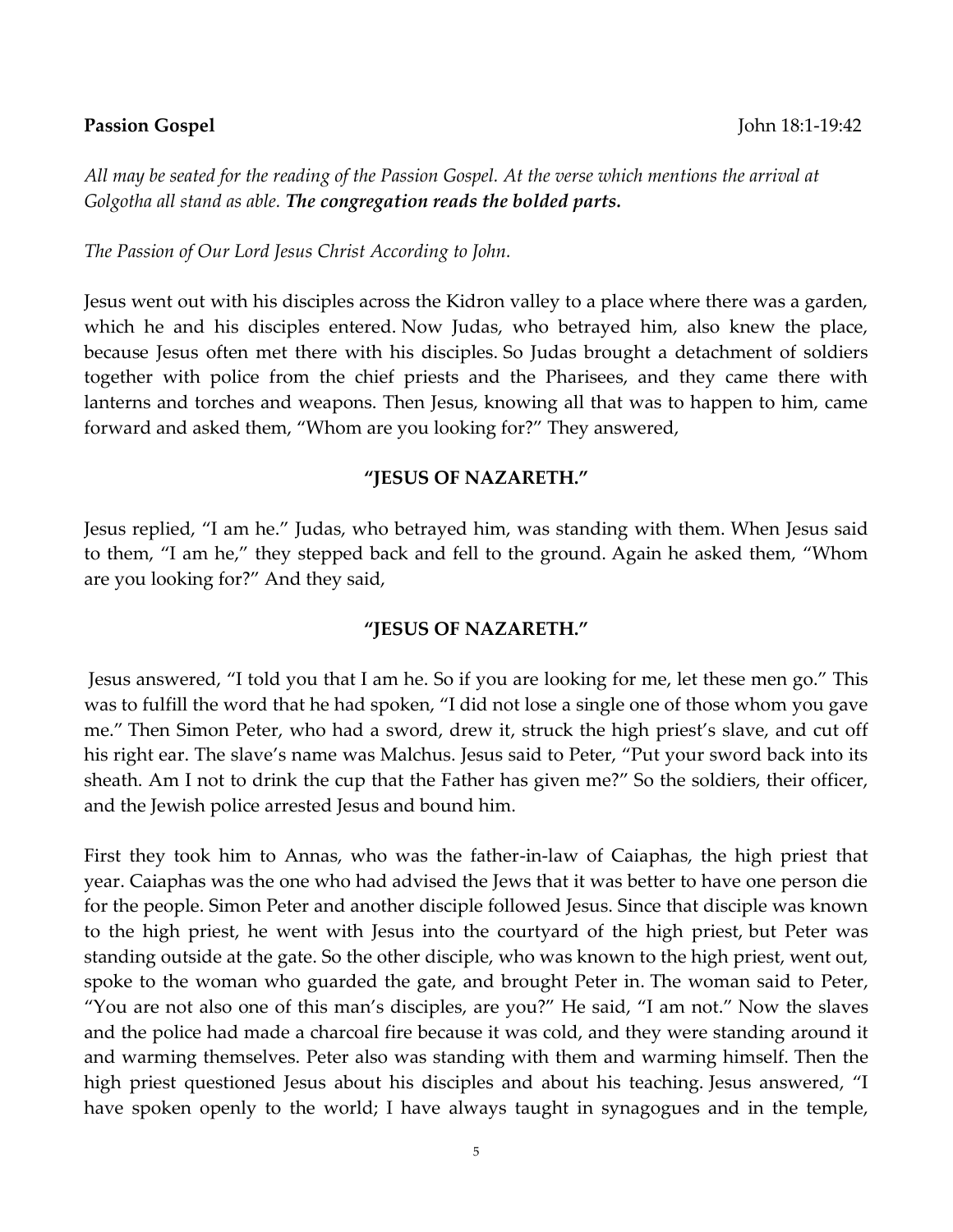where all the Jews come together. I have said nothing in secret. Why do you ask me? Ask those who heard what I said to them; they know what I said." When he had said this, one of the police standing nearby struck Jesus on the face, saying,

# **"IS THAT HOW YOU ANSWER THE HIGH PRIEST?"**

Jesus answered, "If I have spoken wrongly, testify to the wrong. But if I have spoken rightly, why do you strike me?" Then Annas sent him bound to Caiaphas the high priest.

Now Simon Peter was standing and warming himself. They asked him,

# **"YOU ARE NOT ALSO ONE OF HIS DISCIPLES, ARE YOU?"**

He denied it and said, "I am not." One of the slaves of the high priest, a relative of the man whose ear Peter had cut off, asked, "Did I not see you in the garden with him?" Again Peter denied it, and at that moment the cock crowed.

Then they took Jesus from Caiaphas to Pilate's headquarters. It was early in the morning. They themselves did not enter the headquarters, so as to avoid ritual defilement and to be able to eat the Passover. So Pilate went out to them and said, "What accusation do you bring against this man?" They answered,

# **"IF THIS MAN WERE NOT A CRIMINAL, WE WOULD NOT HAVE HANDED HIM OVER TO YOU."**

Pilate said to them, "Take him yourselves and judge him according to your law." The Jews replied,

# **"WE ARE NOT PERMITTED TO PUT ANYONE TO DEATH."**

(This was to fulfill what Jesus had said when he indicated the kind of death he was to die.) Then Pilate entered the headquarters again, summoned Jesus, and asked him, "Are you the King of the Jews?" Jesus answered, "Do you ask this on your own, or did others tell you about me?" Pilate replied, "I am not a Jew, am I? Your own nation and the chief priests have handed you over to me. What have you done?" Jesus answered, "My kingdom is not from this world. If my kingdom were from this world, my followers would be fighting to keep me from being handed over to the Jews. But as it is, my kingdom is not from here." Pilate asked him, "So you are a king?" Jesus answered, "You say that I am a king. For this I was born, and for this I came into the world, to testify to the truth. Everyone who belongs to the truth listens to my voice." Pilate asked him, "What is truth?" After he had said this, he went out to the Jews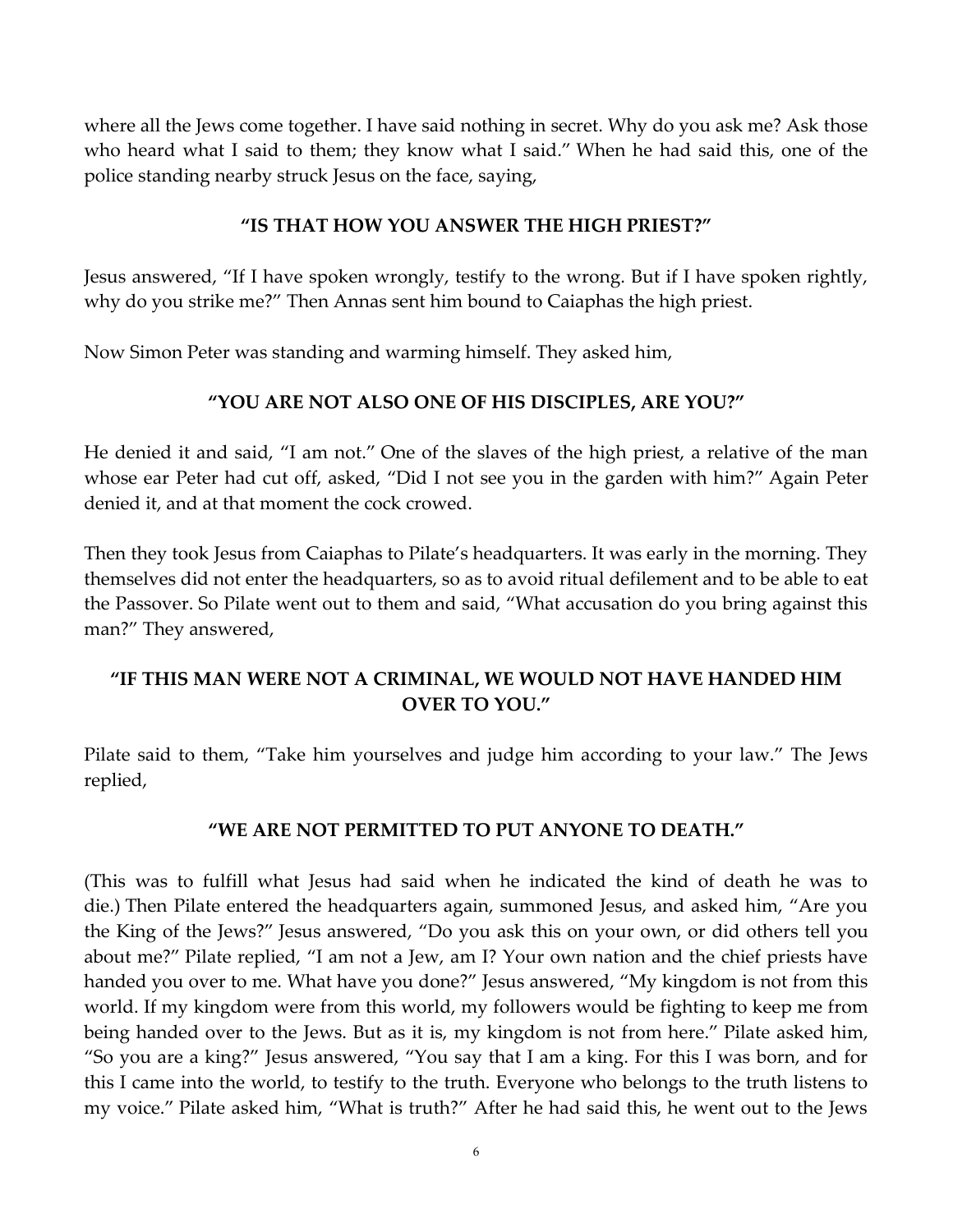again and told them, "I find no case against him. But you have a custom that I release someone for you at the Passover. Do you want me to release for you the King of the Jews?" They shouted in reply,

# **"NOT THIS MAN, BUT BARABBAS!"**

Now Barabbas was a bandit.

Then Pilate took Jesus and had him flogged. And the soldiers wove a crown of thorns and put it on his head, and they dressed him in a purple robe. They kept coming up to him, saying,

# **"HAIL, KING OF THE JEWS!"**

and struck him on the face. Pilate went out again and said to them, "Look, I am bringing him out to you to let you know that I find no case against him." So Jesus came out, wearing the crown of thorns and the purple robe. Pilate said to them, "Here is the man!" When the chief priests and the police saw him, they shouted,

# **"CRUCIFY HIM! CRUCIFY HIM!"**

Pilate said to them, "Take him yourselves and crucify him; I find no case against him." The Jews answered him,

# **"WE HAVE A LAW, AND ACCORDING TO THAT LAW HE OUGHT TO DIE BECAUSE HE HAS CLAIMED TO BE THE SON OF GOD."**

Now when Pilate heard this, he was more afraid than ever. He entered his headquarters again and asked Jesus, "Where are you from?" But Jesus gave him no answer. Pilate therefore said to him, "Do you refuse to speak to me? Do you not know that I have power to release you, and power to crucify you?" Jesus answered him, "You would have no power over me unless it had been given you from above; therefore the one who handed me over to you is guilty of a greater sin." From then on Pilate tried to release him, but the Jews cried out,

# **"IF YOU RELEASE THIS MAN, YOU ARE NO FRIEND OF THE EMPEROR. EVERYONE WHO CLAIMS TO BE A KING SETS HIMSELF AGAINST THE EMPEROR."**

When Pilate heard these words, he brought Jesus outside and sat on the judge's bench at a place called The Stone Pavement, or in Hebrew Gabbatha. Now it was the day of Preparation for the Passover; and it was about noon. He said to the Jews, "Here is your King!" They cried out,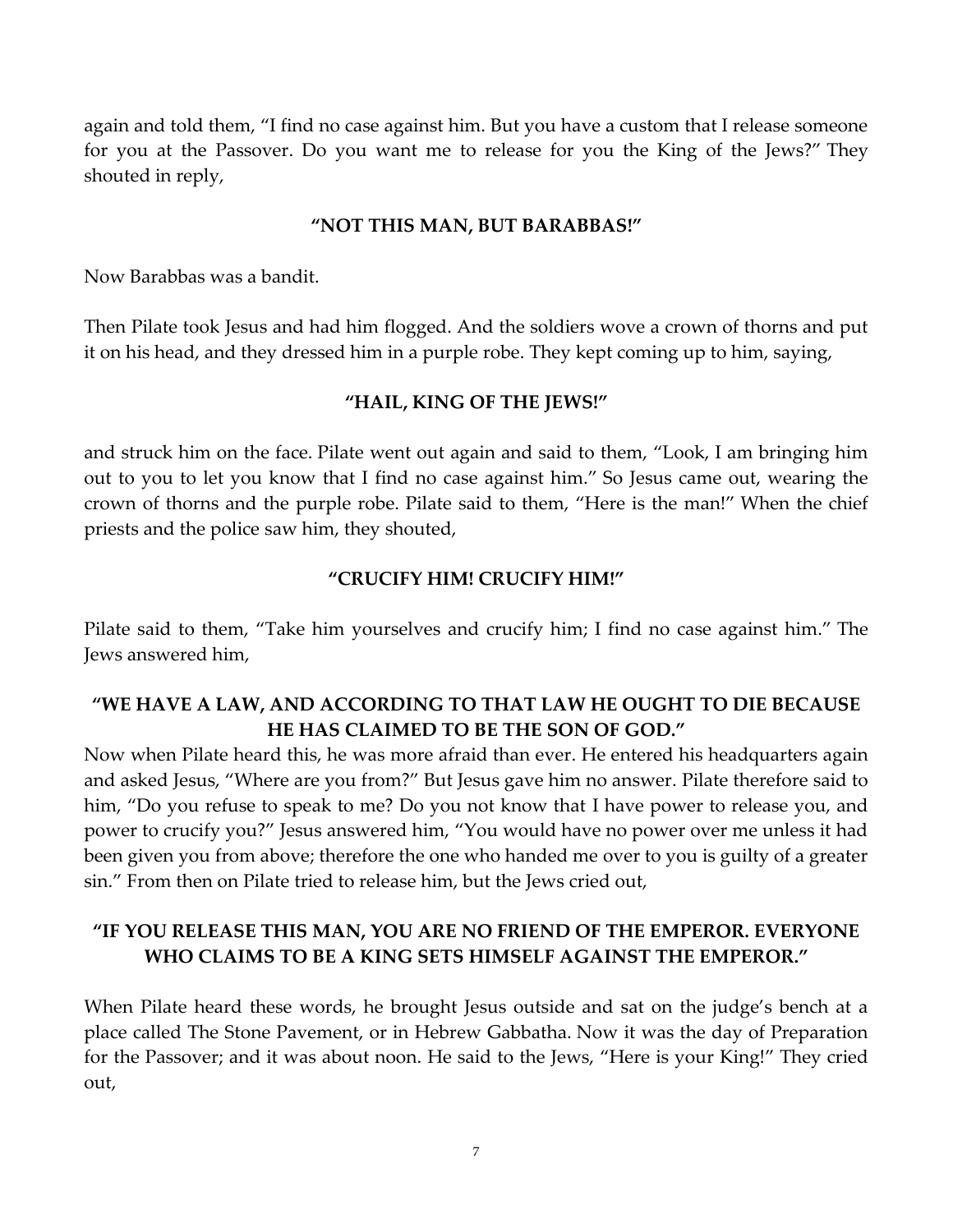# **"AWAY WITH HIM! AWAY WITH HIM! CRUCIFY HIM!"**

Pilate asked them, "Shall I crucify your King?" The chief priests answered,

# **"WE HAVE NO KING BUT THE EMPEROR."**

Then he handed him over to them to be crucified.

# *Please stand as able.*

So they took Jesus; and carrying the cross by himself, he went out to what is called The Place of the Skull, which in Hebrew is called Golgotha. There they crucified him, and with him two others, one on either side, with Jesus between them. Pilate also had an inscription written and put on the cross. It read, "Jesus of Nazareth, the King of the Jews." Many of the Jews read this inscription, because the place where Jesus was crucified was near the city; and it was written in Hebrew, in Latin, and in Greek. Then the chief priests of the Jews said to Pilate,

# **"DO NOT WRITE, 'THE KING OF THE JEWS,' BUT, 'THIS MAN SAID, I AM KING OF THE JEWS.'"**

Pilate answered, "What I have written I have written." When the soldiers had crucified Jesus, they took his clothes and divided them into four parts, one for each soldier. They also took his tunic; now the tunic was seamless, woven in one piece from the top. So they said to one another, "Let us not tear it, but cast lots for it to see who will get it." This was to fulfill what the scripture says, "They divided my clothes among themselves, and for my clothing they cast lots." And that is what the soldiers did. Meanwhile, standing near the cross of Jesus were his mother, and his mother's sister, Mary the wife of Clopas, and Mary Magdalene. When Jesus saw his mother and the disciple whom he loved standing beside her, he said to his mother, "Woman, here is your son." Then he said to the disciple, "Here is your mother." And from that hour the disciple took her into his own home. After this, when Jesus knew that all was now finished, he said (in order to fulfill the scripture), "I am thirsty." A jar full of sour wine was standing there. So they put a sponge full of the wine on a branch of hyssop and held it to his mouth. When Jesus had received the wine, he said, "It is finished." Then he bowed his head and gave up his spirit.

> *Please kneel as able or bow head in silence. After silence, all please stand as able.*

Since it was the day of Preparation, the Jews did not want the bodies left on the cross during the sabbath, especially because that sabbath was a day of great solemnity. So they asked Pilate to have the legs of the crucified men broken and the bodies removed. Then the soldiers came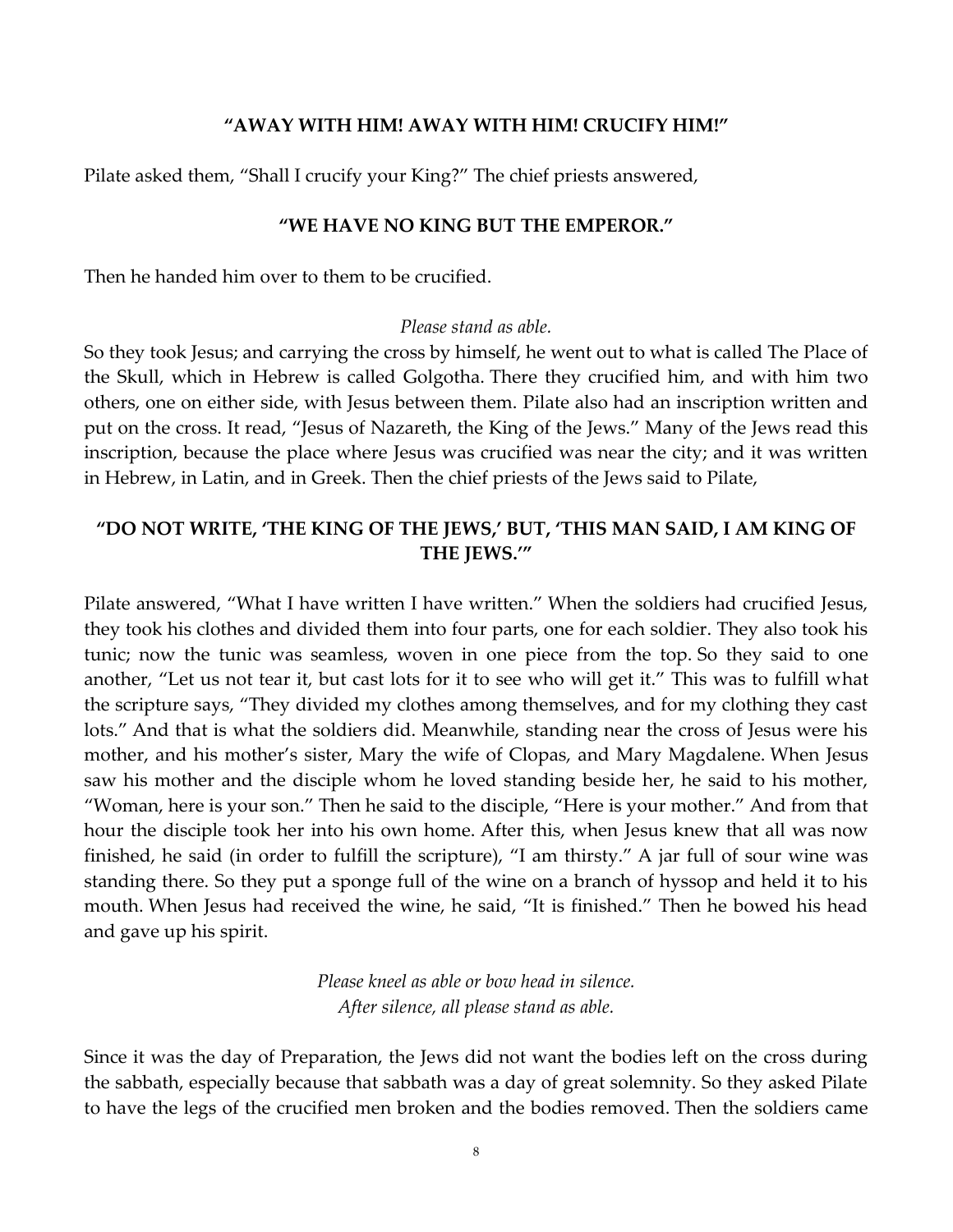and broke the legs of the first and of the other who had been crucified with him. But when they came to Jesus and saw that he was already dead, they did not break his legs. Instead, one of the soldiers pierced his side with a spear, and at once blood and water came out. (He who saw this has testified so that you also may believe. His testimony is true, and he knows that he tells the truth.) These things occurred so that the scripture might be fulfilled, "None of his bones shall be broken." And again another passage of scripture says, "They will look on the one whom they have pierced."

After these things, Joseph of Arimathea, who was a disciple of Jesus, though a secret one because of his fear of the Jews, asked Pilate to let him take away the body of Jesus. Pilate gave him permission; so he came and removed his body. Nicodemus, who had at first come to Jesus by night, also came, bringing a mixture of myrrh and aloes, weighing about a hundred pounds. They took the body of Jesus and wrapped it with the spices in linen cloths, according to the burial custom of the Jews. Now there was a garden in the place where he was crucified, and in the garden there was a new tomb in which no one had ever been laid. And so, because it was the Jewish day of Preparation, and the tomb was nearby, they laid Jesus there.

**Homily** The Rev. John G. Allen, Jr.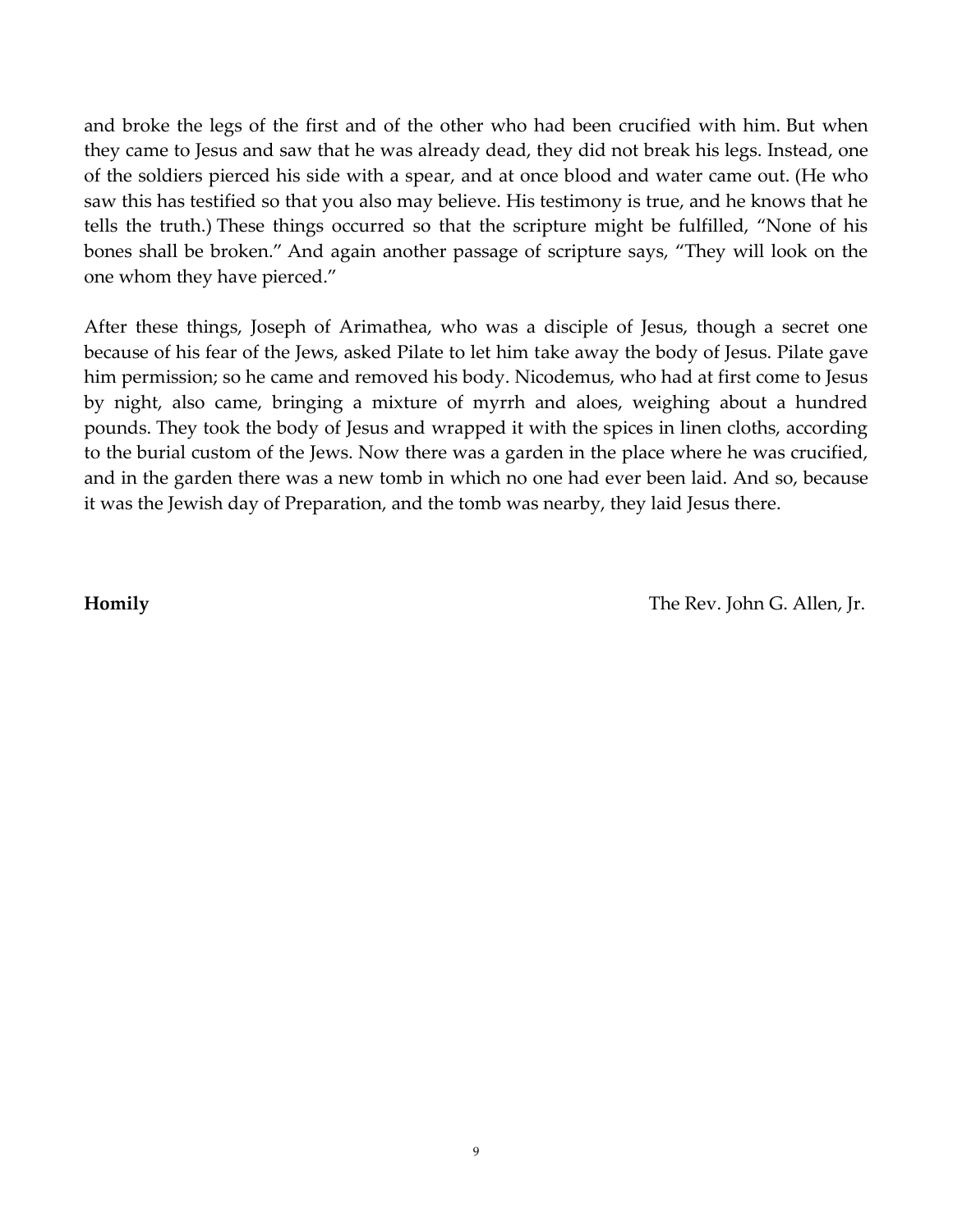*Please stand.*

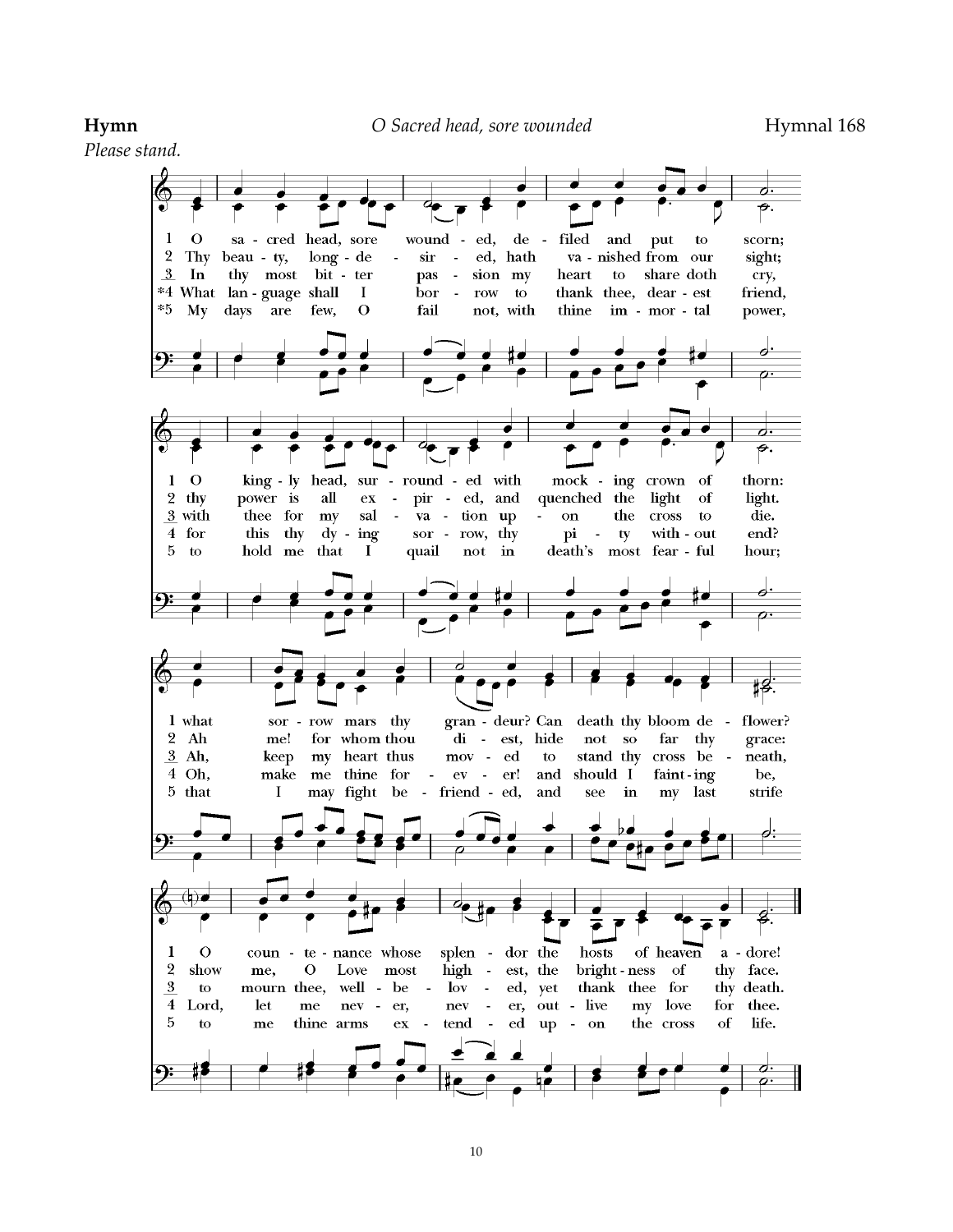# **Solemn Collects** *BCP 277*

*Celebrant* Dear People of God: Our heavenly Father sent his Son into the world, not to condemn the world, but that the world through him might be saved; that all who believe in him might be delivered from the power of sin and death, and become heirs with him of everlasting life.

We pray, therefore, for people everywhere according to their needs.

*Please kneel as able.*

*Intercessor* Let us pray for the holy catholic church of Christ throughout the world; For its unity in witness and service For Justin, Archbishop of Canterbury; Michael, our Presiding Bishop; Terry, our Bishop; John, our Priest; for all bishops and other ministers, and the people whom they serve For all Christians in this community That God will confirm his Church in faith, increase it in love, and preserve it in peace.

*Silence.*

*Celebrant* Almighty and everlasting God, by whose Spirit the whole body of your faithful people is governed and sanctified: Receive our supplications and prayers which we offer before you for all members of your holy Church, that in their vocation and ministry they may truly and devoutly serve you; through our Lord and Savior Jesus Christ. *Amen*.

*Intercessor* Let us pray for all nations and peoples of the earth, and for those in authority among them; For Donald, the President of the United States; Matthew and Eric, our Governors; and Greg, our Mayor For the Congress and the Supreme Court For the Members and Representatives of the United Nations For all who serve the common good That by God's help they may seek justice and truth, and live in peace and concord.

*Silence.*

*Celebrant* Almighty God, kindle, we pray, in every heart the true love of peace, and guide with your wisdom those who take counsel for the nations of the earth; that in tranquility your dominion may increase, until the earth is filled with the knowledge of your love; through Jesus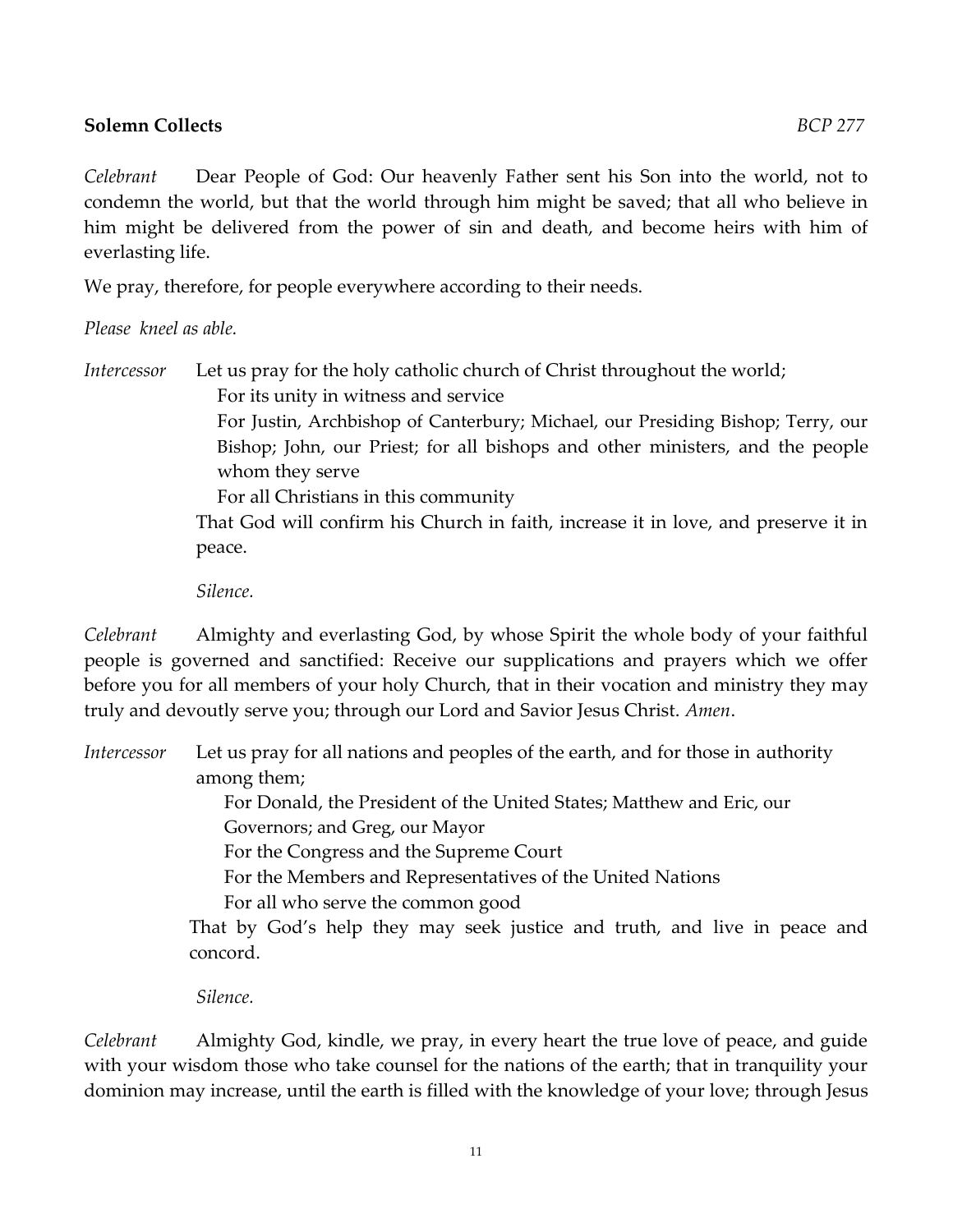# Christ our Lord. *Amen*.

*Intercessor* Let us pray for all who suffer and are afflicted in body or in mind, especially those who have commended themselves to our prayers.

> For the hungry and the homeless, the destitute and the oppressed For the sick, the wounded, and the crippled For those in loneliness, fear, and anguish For those who face temptation, doubt, and despair For the sorrowful and bereaved For prisoners and captives, and those in mortal danger

That God in his mercy will comfort and relieve them, and grant them the knowledge of his love, and stir up in us the will and patience to minister to their needs.

*Silence.*

*Celebrant* Gracious God, the comfort of all who sorrow, the strength of all who suffer: Let the cry of those in misery and need come to you, that they may find your mercy present with them in all their afflictions; and give us, we pray, the strength to serve them for the sake of him who suffered for us, your Son Jesus Christ our Lord. Amen.

*Intercessor* Let us pray for all who have not received the Gospel of Christ; For those who have never heard the word of salvation For those who have lost their faith For those hardened by sin or indifference For the contemptuous and the scornful For those who are enemies of the cross of Christ and persecutors of his disciples For those who in the name of Christ have persecuted others That God will open their hearts to the truth, and lead them to faith and obedience.

# *Silence.*

*Celebrant* Merciful God, creator of all the peoples of the earth and lover of souls: Have compassion on all who do not know you as you are revealed in your Son Jesus Christ; let your Gospel be preached with grace and power to those who have not heard it; turn the hearts of those who resist it; and bring home to your fold those who have gone astray; that there may be one flock under one shepherd, Jesus Christ our Lord. *Amen*.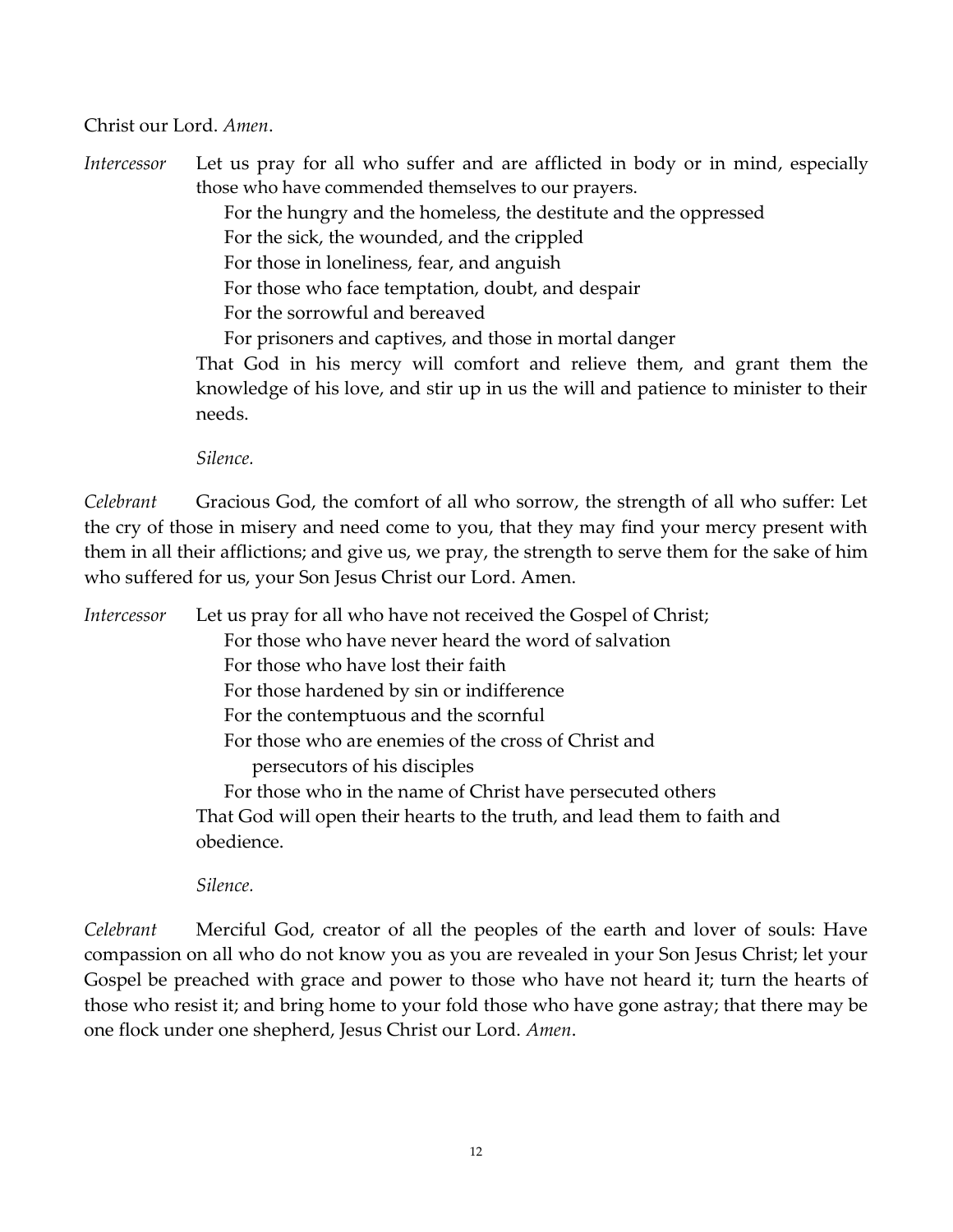*Intercessor* Let us commit ourselves to our God, and pray for the grace of a holy life, that, with all who have departed this world and have died in the peace of Christ, and those whose faith is known to God alone, we may be accounted worthy to enter into the fullness of the joy of our Lord, and receive the crown of life in the day of resurrection.

# *Silence.*

*Celebrant* O God of unchangeable power and eternal light: Look favorably on your whole Church, that wonderful and sacred mystery; by the effectual working of your providence, carry out in tranquility the plan of salvation; let the whole world see and know that things which were cast down are being raised up, and things which had Grown old are being made new, and that all things are being brought to their perfection by him through whom all things were made, your Son Jesus Christ our Lord; who lives and reigns with you, in the unity of the Holy Spirit, one God, for ever and ever. *Amen*.

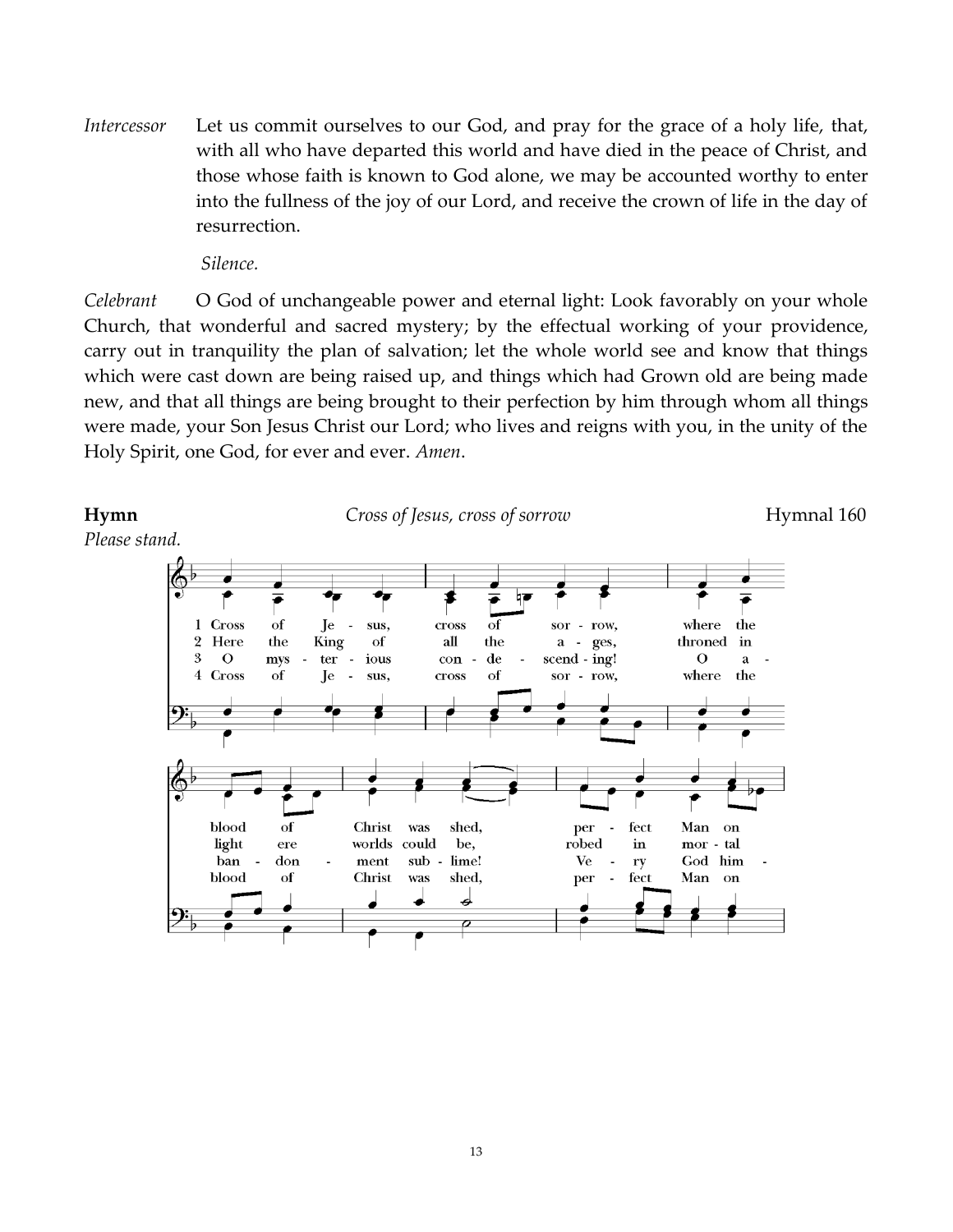

# **The Veneration of the Cross** *BCP 281*

*All remain standing. A wooden Cross is carried into the Church. The procession pauses three times as the following anthem is read;* 

| Celebrant: | We glory in your cross, O Lord,                       |  |
|------------|-------------------------------------------------------|--|
| People:    | and praise and glorify your holy resurrection;        |  |
|            | for by virtue of your cross                           |  |
|            | joy has come to the whole world.                      |  |
| Celebrant: | May God be merciful to us and bless us,               |  |
|            | show us the light of his countenance, and come to us. |  |
| People:    | Let your ways be known upon earth,                    |  |
|            | your saving health among all nations.                 |  |
| Celebrant: | Let the peoples praise you, O God;                    |  |
|            | let all the peoples praise you.                       |  |
| People:    | We glory in your cross, O Lord,                       |  |
|            | and praise and glorify your holy resurrection;        |  |
|            | for by virtue of your cross                           |  |
|            | joy has come to the whole world.                      |  |

*Silence is kept as the cross is placed at the Altar in the sight of the people; the people kneeling as able.*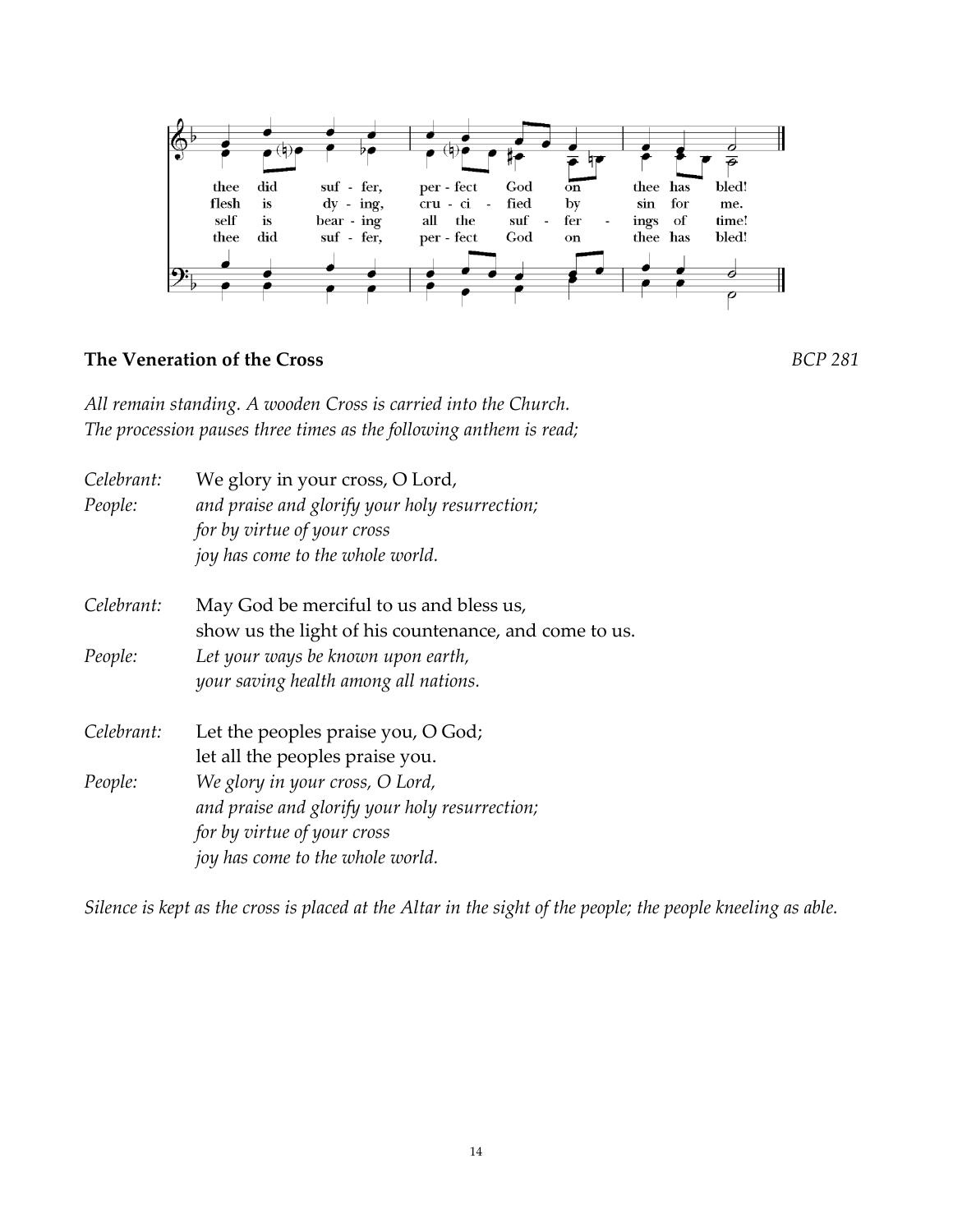*During the singing of the following hymn, the consecrated bread and wine are returned to the High Altar from the Altar of Repose.*

**Hymn** *Sing, my tongue, the glorious battle* **Hymnal 166** 

*Please stand.*

 $\sigma$ é  $\mathbf{1}$ Sing, my tongue, the glo-rious bat tle; of the  $might - y$ con - flict  $\overline{a}$  $\overline{2}$ Thir - ty dwell his years a - mong  $\overline{\mathbf{u}}$ s ing, ap - point - ed time - ful - $\overline{3}$ He  $en$ dures the nails, the spit ting,  $\sin$ e - gar, and spear, and  $\overline{4}$ Faith - ful cross! a - bove  $a$ ll  $\mathbf{o}$  $\mathbb{Z}$ ther, one and on -  $\ln$ no - ble Bend thy boughs, O  $5\phantom{.}$  $\mathrm{of}$ ry! Thy re - lax - ing tree glo  $\overline{\phantom{a}}$ sin - ews hon - or Fa l, ther, and hon - or \*6 Praise and  $\mathbf{t}$ the praise to the  $\bullet$ ō  $\overline{\sigma}$ o  $\bullet$  $\bullet$  $\bullet$  $\bullet$  $tell$ sing; the tri - umph vic - tim, his  $\mathbf{1}$ of the to 2 filled, born for he his this the this, meets pas - sion,  $3$  reed; bro - ken from that  $ho - ly$ bo dy blood and  $\overline{a}$  $\overline{\mathbf{4}}$ fo - liage, tree! None in  $\bf none$ in blos - som, none  $\mathbf{in}$  $\overline{5}$ bend; for  $a$ while the an cient ri - gor that thy Spi - rit, 6 Son, praise and hon - or to the  ${\rm ev}$ er  $\overline{\phantom{a}}$  $\bullet$  $\overline{\bullet}$ ä  $\overline{c}$  $\mathbf{1}$ cross thy tri - bute bring. Je  $\sim$ sus Christ, the world's  $Re$  $\overline{2}$  $-1y$  $Sa$ vior free willed: on the **cross** the Lamb is. 3 wa ter forth pro - ceed: earth, and stars, and sky, and  $\overline{\mathbf{4}}$ fruit thy peer be: sweet est wood and sweet est may 5 birth the King heaven - ly be - stowed, sus pend; and of 6 Three might and  $ev$  $\ddot{\phantom{1}}$ er One: one in and one in  $\bullet$  $\bullet$  $\bullet$  $\overline{c}$  $\overline{\sigma}$  $\mathbf{I}$ deem  $\sim$ er from that cross now reigns as King.  $\overline{2}$ pre lift  $\ddot{\phantom{a}}$ ed. where his cious blood  $is$ spilled.  $\frac{3}{2}$  $\sigma$ cean, by that flood from  $\operatorname{stain}$ are freed.  $\mathcal{L}^{\mathcal{L}}$  $\overline{\mathbf{4}}$  $\mathbf{i}$ ron! sweet est weight hung thee. is on  $\overline{5}$ beau  $1<sub>y</sub>$ thine tend.  $\overline{\phantom{a}}$ ty gent on arms  $ex$  $\,6\,$ glo while

ter

 $\sim$ 

 $\mathbf{e}% _{t}\left| \mathbf{v}_{t}\right|$ 

nal

a

run.

ges

ry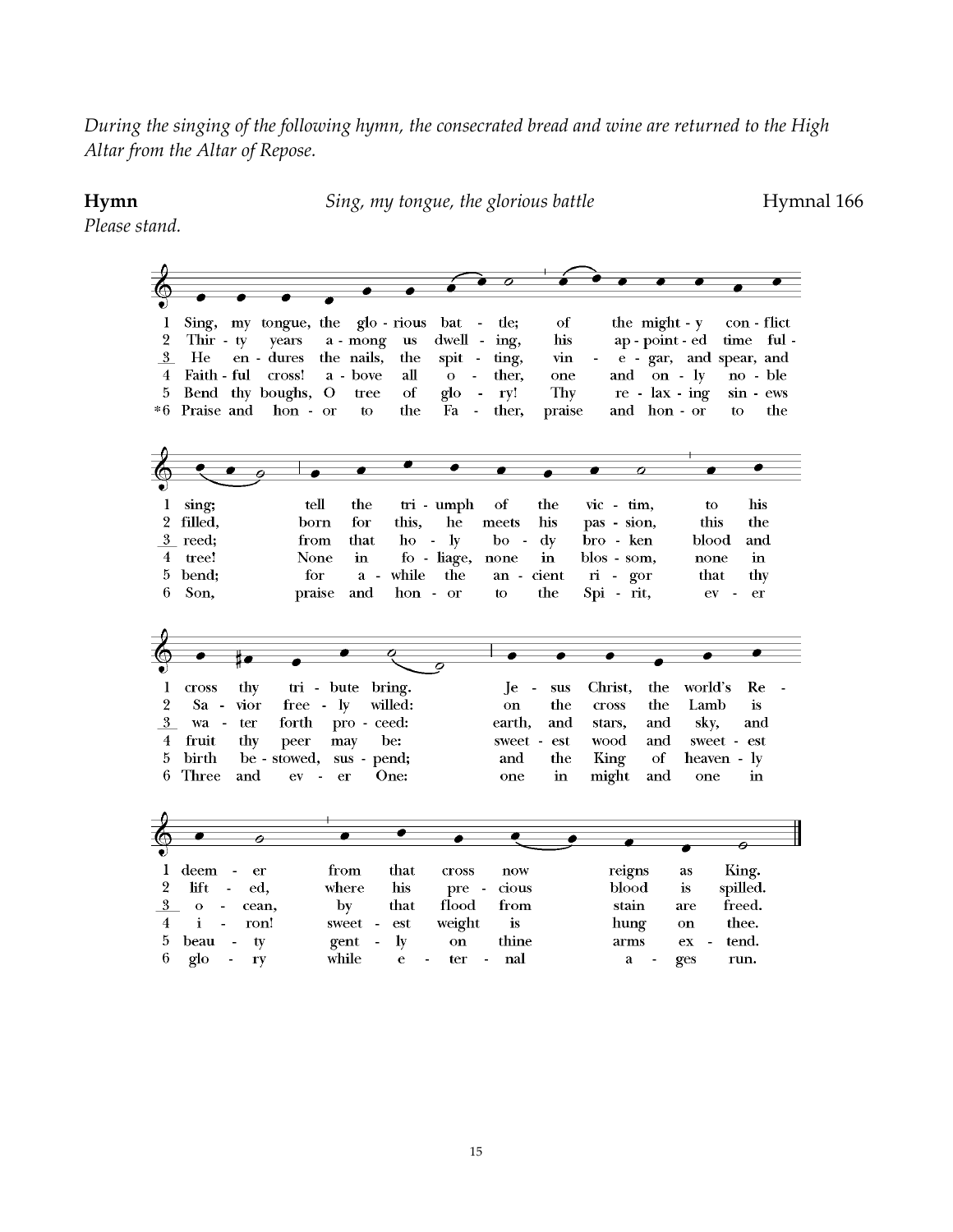# **The Offertory**

*The offering from today's service is taken for the church's work in the Holy Land.*

# *The celebrant says*

Welcome one another, therefore, just as Christ has welcomed you, for the glory of God. *Romans 15:7*

*Please be seated.*

| Music during the Offertory | O Saviour of the world. | John Goss (1800-1880) |
|----------------------------|-------------------------|-----------------------|
|                            | O Saviour of the world  |                       |
|                            | Who by Thy cross        |                       |
|                            | And precious blood      |                       |
|                            | Hast redeemed us,       |                       |

*Save us and help us, We humbly beseech Thee, O Lord, Amen.*

# **The Holy Communion**

# **The Confession of Sin and Lord's Prayer** *BCP 352*

*Please kneel as able.*

*Celebrant:* Christ himself bore our sins in his body on the cross so that, free from sin, we might live for righteousness; by his wounds we have been healed.

Let us confess our sins against God and our neighbor.

*Celebrant:* Most merciful God, *All* we confess that we have sinned against you in thought, word, and deed, by what we have done, and by what we have left undone. We have not loved you with our whole heart; we have not loved our neighbors as ourselves. We are truly sorry and we humbly repent. For the sake of your Son Jesus Christ, have mercy on us and forgive us; that we may delight in your will, and walk in your ways, to the glory of your Name. Amen.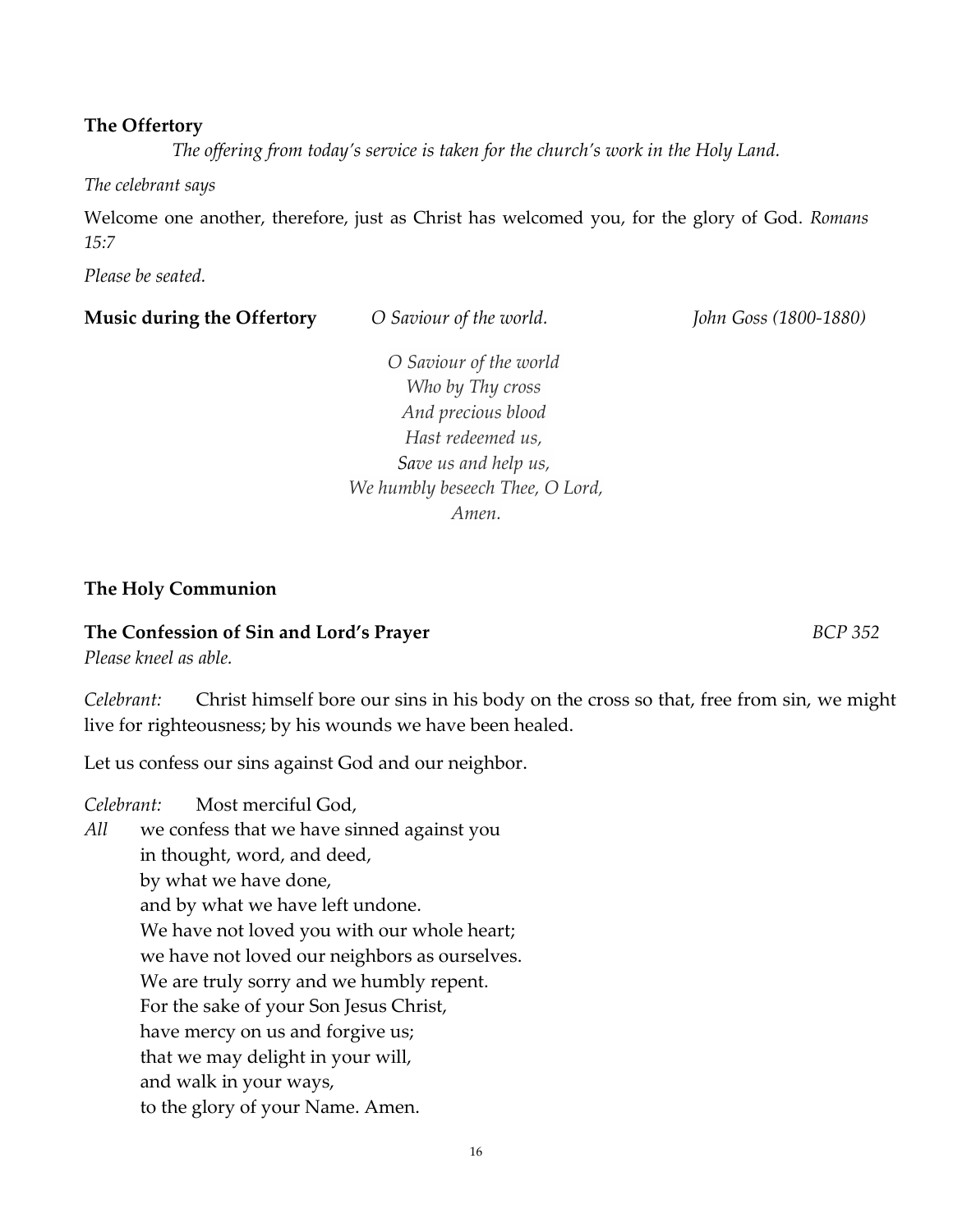- *Celebrant:* Almighty God have mercy on you, forgive you all your sins through our Lord Jesus Christ, strengthen you in all goodness, and by the power of the Holy Spirit keep you in eternal life.
- *All* Amen.

*Celebrant:* And now, as our Savior Christ has taught us, we are bold to say, *BCP 364*

*All* Our Father, who art in heaven, hallowed be thy Name, thy kingdom come, thy will be done, on earth as it is in heaven. Give us this day our daily bread. And forgive us our trespasses, as we forgive those who trespass against us. And lead us not into temptation, but deliver us from evil. For thine is the kingdom, and the power, and the glory, for ever and ever. Amen.

# **The Invitation to Communion**

*The Celebrant says*

The Gifts of God for the People of God. Take them in remembrance that Christ died for you, and feed on him in your hearts by faith, with thanksgiving.

*All baptized Christians are welcome to receive Holy Communion. Please tell the clergy if you need gluten-free bread. If you come to the communion rail for a blessing instead, please cross your arms on your chest. If you are interested in being baptized, please contact a priest of the parish.* 

*Please be seated.*

**The Communion Anthem** *O vos omnes* Tomás Luis de Victoria (1548-1611) O vos ómnes, qui transítis per víam, atténdite et vidéte: Si est dólor símilis sícut dólor méus. Atténdite, univérsi pópuli, et vidéte dolórem méum. Si est dólor símilis sícut dólor méus. O ye people who pass by on your journey, Behold and see, look upon me. Could there any sorrow be, Like unto my sorrow?

Behold and see, all ye people come, give heed and consider my grief and sorrow.

Could there any sorrow be, Like unto my sorrow?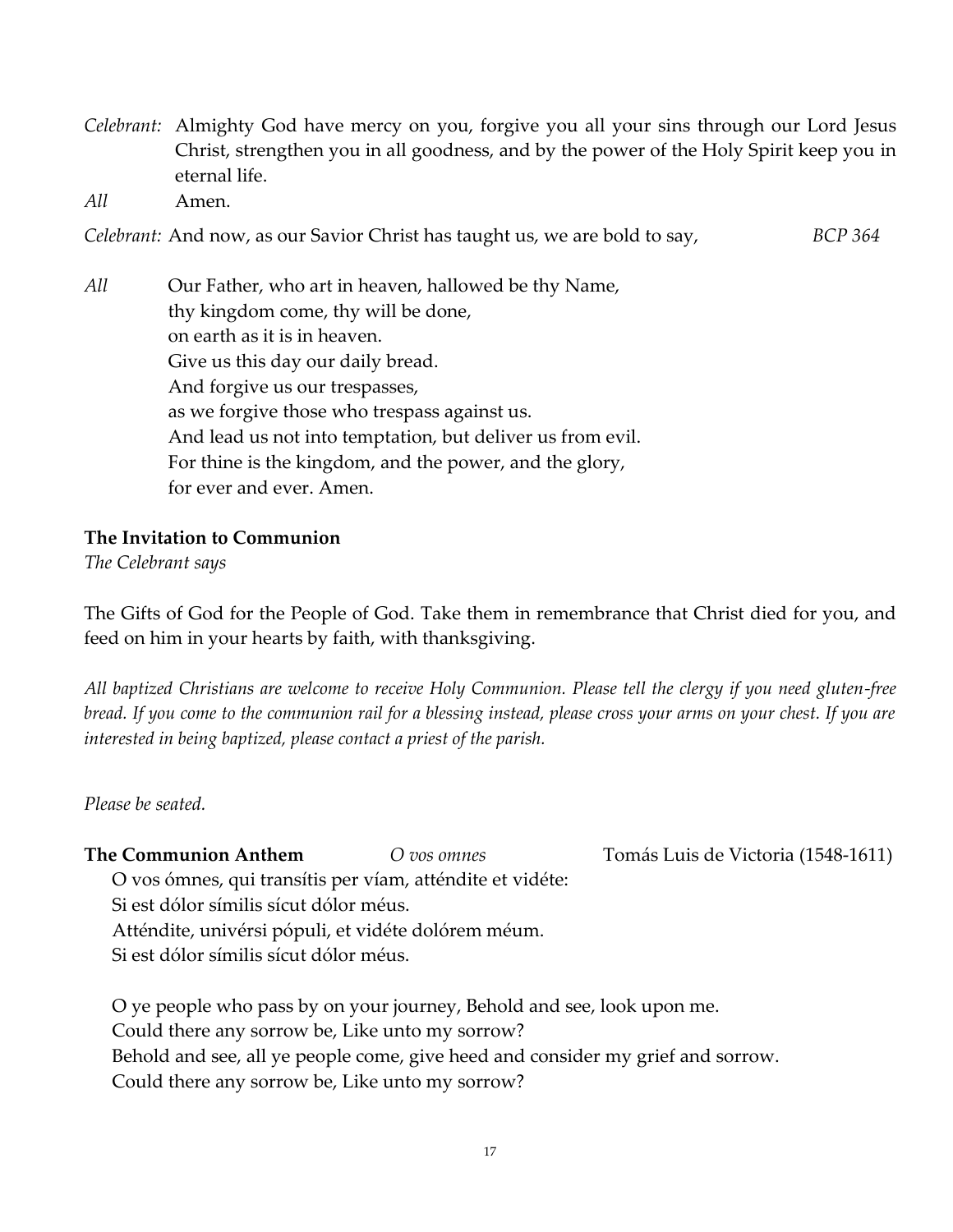# **The Closing Prayer** *BCP 282*

*Please kneel as able.*

### *Celebrant:* Let us pray.

*All* Lord Jesus Christ, Son of the living God, we pray you to set your passion, cross, and death between your judgment and our souls, now and in the hour of our death. Give mercy and grace to the living; pardon and rest to the dead; to your holy Church peace and concord; and to us sinners everlasting life and glory; for with the Father and Holy Spirit you live and reign, one God, now and for ever. *Amen*.

*Following the departure of the ministers, all leave the church in silence.*

### Copyright information:

Hymnal 168 Words: Paul Gerhardt; sts. 1-3 and 5, tr. Robert Seymour Bridges; st. 4, tr. James Waddell Alexander, alt. Music: *Herzlich tut mich verlangen*, Hans Leo Hassler; adapt and harm J.S. Bach. Hymnal 160 Words: William J. Sparrow-Simpson. Music: *Cross of Jesus*, John Stainer. Hymnal 166 Words: Venantius Honorius Fortunatus; ver. After John Mason Neale. Music: *Pange lingua.*

# THE LITURGIES OF HOLY WEEK AT CALVARY 2018

**AUNDY THURSDAY** is named for the "mandatum," or commandment that Jesus gives to love one another MAUNDY THURSDAY is named for the "mandatum," or commandment that Jesus gives to love one another as he loves us. The liturgy includes the washing of feet, an act of loving service. Jesus served his disciples by taking the lowest role as a servant. We do the same as we wash each other's feet. The next major act of Maundy Thursday is the commemoration of the institution of the Holy Eucharist at the Last Supper. The altar is vested fully as we celebrate the Sacrament of Jesus' body and blood. Rather than end as usual, the sacrament is carried to an altar of repose, and the main altar is stripped and washed as Psalm 22 is chanted. This recalls Jesus' capture and abuse at the hands of the authorities. The service ends in silence. In some parishes, including ours, an Agapé Meal follows and a vigil takes place at the altar of repose.

ood Friday is "God's Friday." This is the day that Our Lord died on the cross. St. John's account of the Good Friday is "God's Friday." This is the day that Our Lord died on the cross. St. John's account of the Passion Gospel is always read showing the triumph of Christ on the cross. The **SOLEMN LITURGY OF GOOD FRIDAY** is the central liturgy of the day. It includes the Solemn Collects, the Veneration of the Cross, and Holy Communion from the Reserved Sacrament.

aster Day, the **SUNDAY OF THE RESURRECTION** is celebrated as a festival Sunday service. Each Sunday is a Exercise Case of the SUNDAY OF THE RESURRECTION is celebrated as a festival Sunday service. Each Sunday is a celebration of the resurrection. Therefore the liturgy of Easter Day looks a great deal like the worship offered throughout the year, but with special music and celebration. It often includes baptism or renewal of baptismal vows.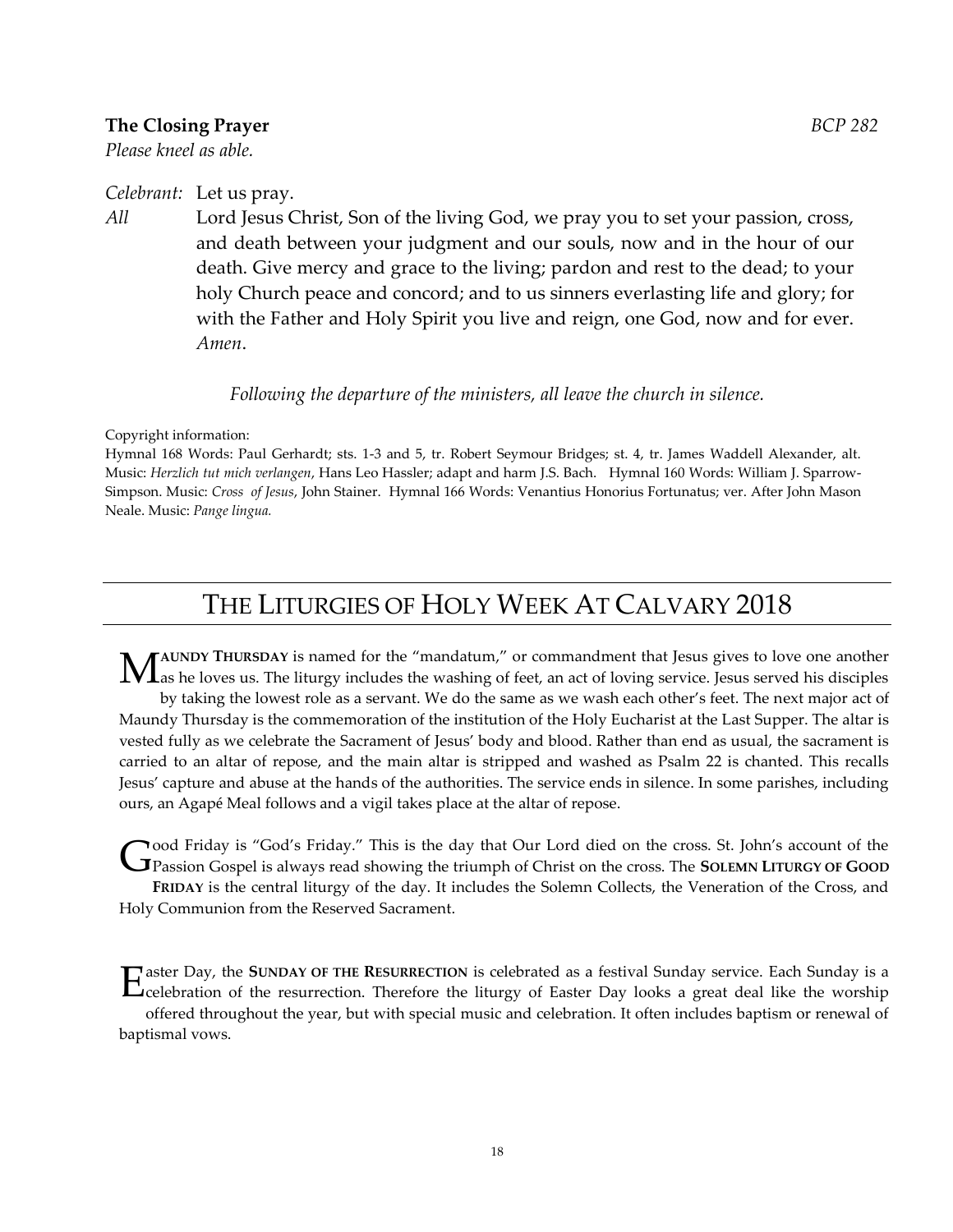# **WORSHIP MINISTRIES**

Lectors: Larry Frederiksen, Dan French, Larry Reining Passion Gospel: Sandra Cherry, Linda French, Larry Frederiksen, Tommy Fitzgerald Eucharistic Ministers: Cindy Curry, Don Snow, Judy Wilson Acolyte: Judy Wilson

# **WORSHIP SCHEDULE & CALENDAR**

| <b>SATURDAY</b> |              | Office Closed                                           |            |  |
|-----------------|--------------|---------------------------------------------------------|------------|--|
| March 31        | $7:30$ p.m.  | Easter Vigil at Christ Church Cathedral                 |            |  |
| <b>SUNDAY</b>   | $8:30$ a.m.  | Holy Eucharist, Rite One                                | Easter Day |  |
| April 1         | $9:30$ a.m.  | Choir Rehearsal                                         |            |  |
|                 | $10:00$ a.m. | Adult Forum: Tim Duncan                                 |            |  |
|                 |              | Experiencing God in an Age of Distraction:              |            |  |
|                 |              | A Look at Thomas Merton's 'New Seeds of Contemplation'. |            |  |
|                 |              | Easter Egg Hunt                                         |            |  |
|                 | $11:00$ a.m. | Holy Eucharist, Rite Two;                               |            |  |
|                 |              | <b>Flowering of the Cross</b>                           |            |  |
|                 | $12:15$ p.m. | Coffee Hour                                             |            |  |

| <b>CALVARY CLERGY AND STAFF</b>                  |                 |  |
|--------------------------------------------------|-----------------|--|
| The Rev. John G. Allen, Jr., Interim Rector      |                 |  |
| jga@calvaryepiscopal.org                         | $(587-6011x12)$ |  |
| James M. Barnes, Verger and Parish Administrator |                 |  |
| verger@calvaryepiscopal.org                      | $(587-6011x26)$ |  |
| Britt Shelton, Sunday School Coordinator         |                 |  |
| britt.shelton@calvaryepiscopal.org               | $(587-6011x22)$ |  |
| Shawn R. Dawson, Interim Director of Music       |                 |  |
| music@calvaryepiscopal.org                       | $(587-6011x17)$ |  |
| Leroy Malone, Sexton                             |                 |  |
| leroy.malone@calvaryepiscopal.org                | $(587 - 6011)$  |  |